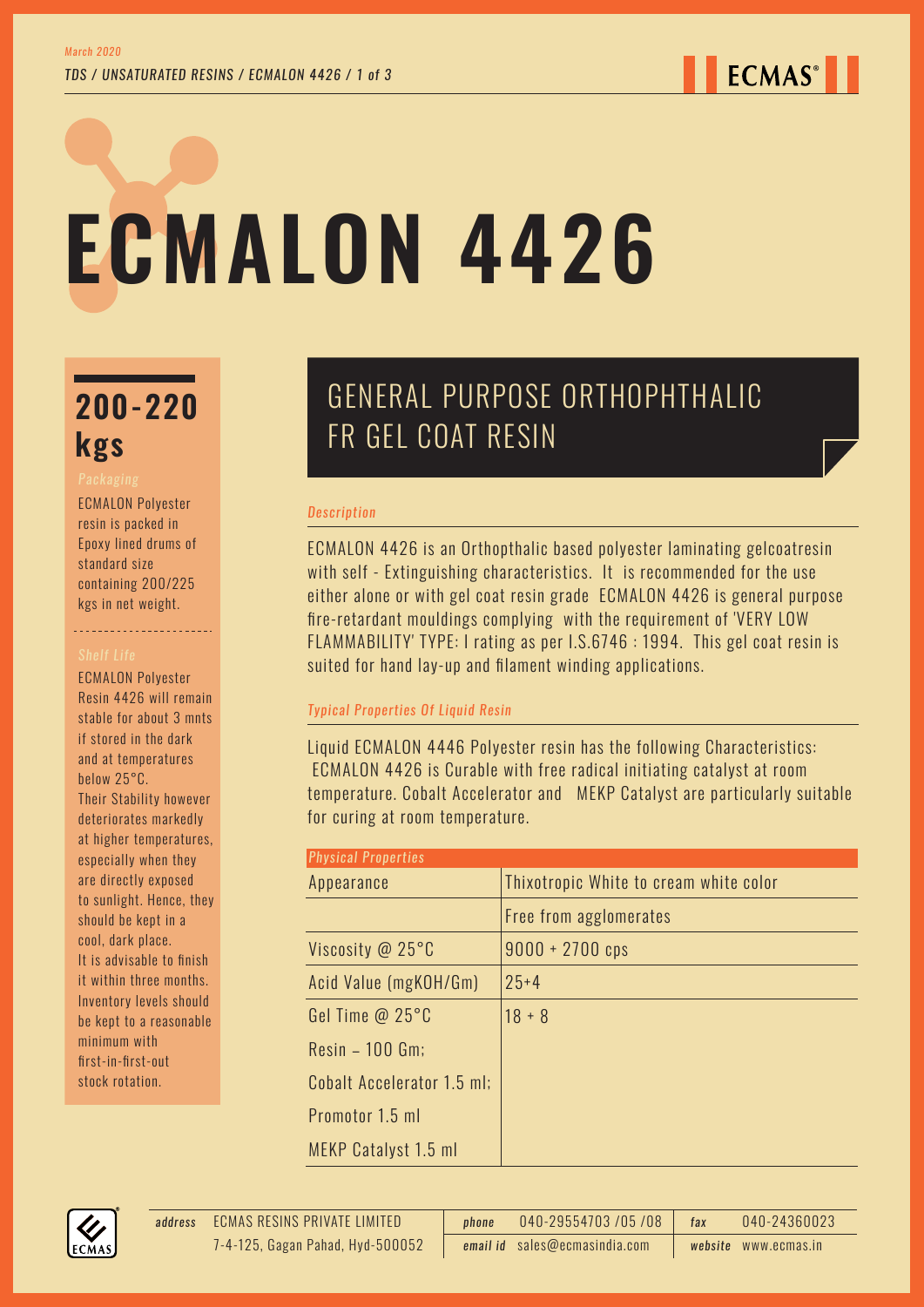

#### *Storage And Handling*





The materials must be stored in a moisture free, cool and dry environment, away from any direct sun-light.



Please avoid stacking of the containers.

Handle the product(s) very carefully during transportation.

#### *Safety Precautions*



Wear all PPE's at the time of the application like safety boots, goggles, hand gloves and masks. Avoid contact with skin and eyes. Any direct skin contact with the products should be washed off thoroughly with soap and water.

| <b>Physical Properties</b> |                                                  |
|----------------------------|--------------------------------------------------|
| <b>Flammability Test</b>   | Type 1                                           |
| <b>Packing Instruction</b> | When the temperature of the Resin is below 50°C; |
|                            | pack the material as per the instructions        |

The quantities of Catalyst and Accelerator applied can be adjusted for a shorter or longer gel time by increasing or decreasing Catalyst, Accelerator or both.

CAUTION: Accelerator must be completely mixed before catalyst is added in order to avoid a direct blending which will causes an EXPLOSION.

#### *Typical Properties Of Cured Ecmalon 4426 Resin*

Specimen cured for 24 hours at room temperature followed by post-curing for 4hours @ 90ºC

| Property                    | <b>Unit</b>    | <b>Typical Value</b> | <b>Test Method</b> |
|-----------------------------|----------------|----------------------|--------------------|
| Tensile Strength (kg/cm2)   | Mpa            | $45$ min             | <b>ISO 527</b>     |
| Flexural Strength (kg/cm2)  | Mpa            | 90 min               | <b>ISO 178</b>     |
| <b>Heat deflection Temp</b> | 0 <sub>C</sub> | 65 min               | <b>ISO 75</b>      |
| Water absorption [7days]    | mgs            | 60 max               | ISO 62/1980        |
| <b>Hardness</b>             | <b>Barcol</b>  | 40 min               | ISO 6746-'94       |

#### *Storage & Handling*

The containers are recommended to be stored in cool and dry conditions for best result. Exposure to sources of heat and sunlight are to be avoided. After drawing the required resin, the container is to be securely closed, left over quantities after usage are not to be transferred back to the container.

The resin contains a volatile monomer with a flash point at 32oC and is of moderate fire hazard. Due precautions to be observed while handling to avoid accidents.

Use of copper, zinc and iron metals in handling can adversely affect the bench life and cure of resin.

Accelerator and Catalyst are not to be mixed together in the resin. Catalyst is added after thoroughly dispersing the accelerator. All direct contacts of accelerator and catalyst are strictly prohibited as they can lead to explosion.